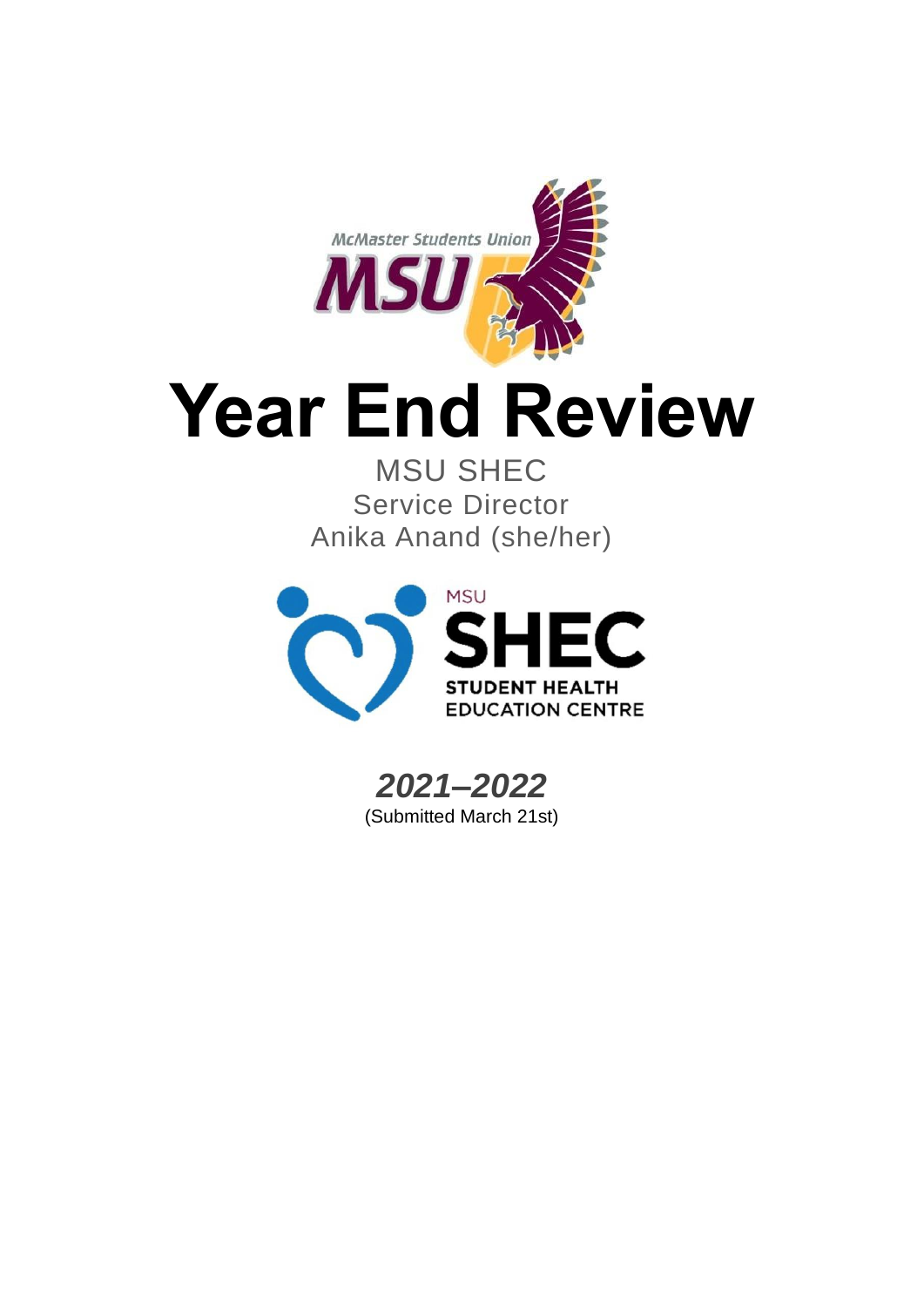# **Continuous Activities/Programs**

#### **Peer Support:**

The peer support that MSU SHEC provides is rooted in an anti-oppressive framework that acknowledges unique experiences of intersecting forms of marginalization. [Here](https://www.facebook.com/plugins/video.php?href=https%3A%2F%2Fwww.facebook.com%2FmsuSHEC%2Fvideos%2F567926427357818%2F&) is a detailed video that the Service created in 2019 to explain how to access peer support through our safe(r) space on campus (*currently closed due to COVID-19*). We must work towards recreating this video with more up to date information and staff as soon as time/public health guidelines permit.

Peer support at MSU SHEC is free 100% of the time. We offer confidential and anonymous support to all service users. Our peer support volunteers are trained to never pressure a visitor to disclose any personal or sensitive information. Instead, we welcome students to share more details if that is something they wish to do or are comfortable with.

Chat-based peer support is available on a drop-in basis through a platform called "Tawk.to" during official operational hours. A video or phone call must be booked ahead of time (~ 48 hours in advance) using our anonymous request form, https://bit.ly/SHECRequest! Note: In a "normal year", free of COVID-19, this peer support takes place in our physical space MUSC 202. We have found that online peer support provides an added layer of anonymity and confidentiality. For this reason, we feel that there is merit in retaining at least some sort of online aspect to this process.

SHEC does not operate during the spring and summer terms, we have not had any service usage to report for this year yet. Our operating hours this year are shown in the table below:

| Day(s) of the Week | <b>Hours of Operation (EST)</b> |
|--------------------|---------------------------------|
| Monday - Thursday  | 9:25 AM- 7:25 PM                |
| Friday             | 9:25 AM-4:25 PM                 |

Please note: These hours are set by evaluating volunteer and executive members schedules and capacity. A new shift schedule is created at the beginning of both semesters to account for changing schedules.

Please note: During exam periods we operate the warmline at a reduced capacity (typically 2- 4 hours daily from Monday-Friday) to accommodate for volunteer and executive members busier schedules. During reading weeks and winter breaks, the warmline is closed. Additionally, for the first few weeks of September before new volunteers are trained, the warmline is operated at a reduced capacity by *returning peer support volunteers only.* 

#### **Collective Care:**

In the Winter 2021 semester, MSU SHEC and WGEN partnered to provide students with virtual gift cards to assist them in covering the costs of essential items like safe(r) sex supplies, menstrual products, gender-affirming gear, parenting supplies, and much more! Individuals are able to request virtual gift cards anonymously via online form (at bit.ly/Collective Care) or they can email the organizers (confidentially) at [SHEC-](mailto:SHEC-WGEN@msu.mcmaster.ca)[WGEN@msu.mcmaster.ca.](mailto:SHEC-WGEN@msu.mcmaster.ca)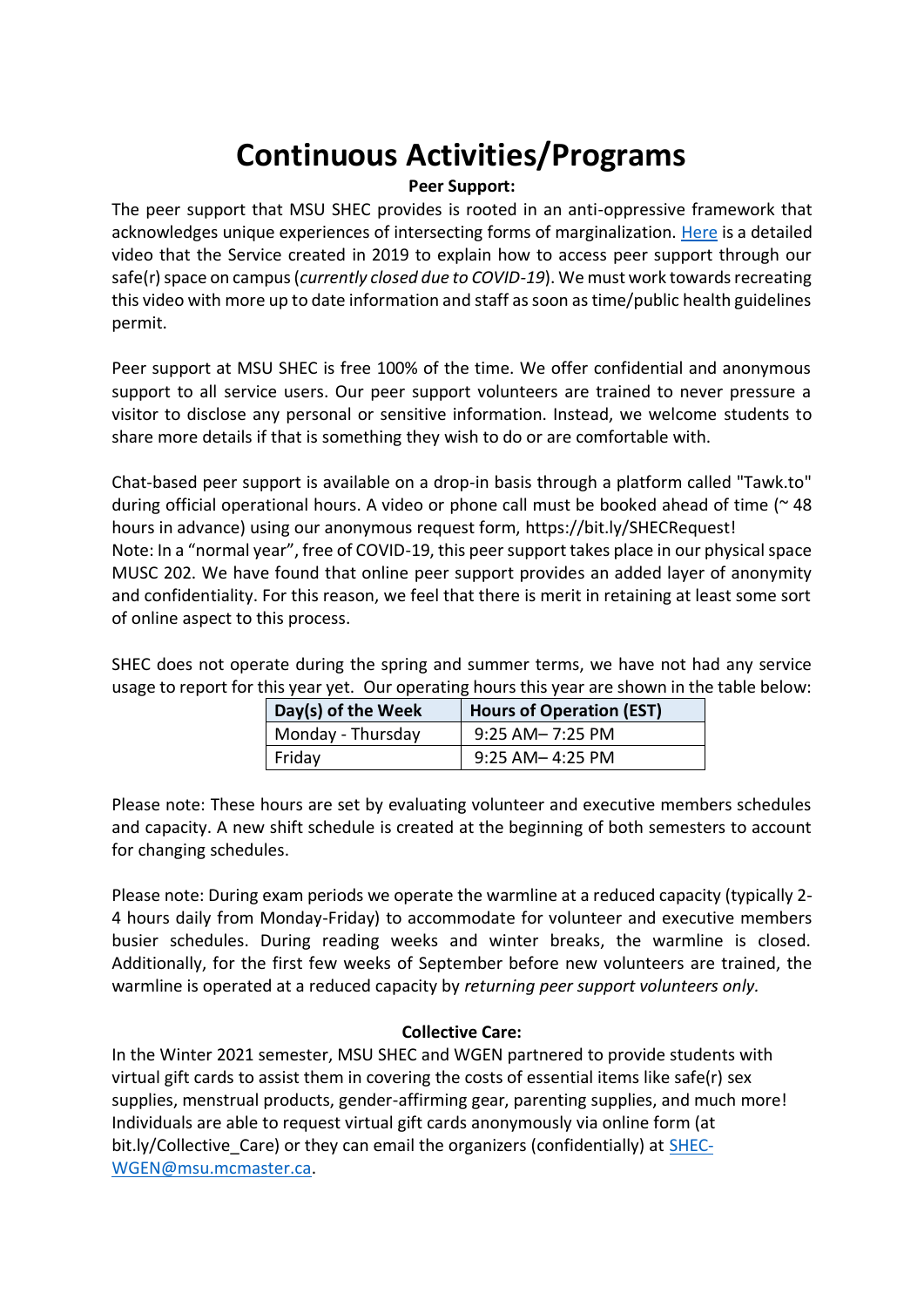Note: This initiative was originally meant to *temporarily replace* our usual in person distribution of material-resources from the two services while our physical centres on campus are closed due to COVID-19. However, after viewing the success this campaign drew in, it would be useful to keep this program running in the future for certain items that students may want more autonomy over the purchasing process (i.e., Gender-affirming gear, products for children under the age of 12 years old, parenting supplies, and personal hygiene items such as body wash or deodorant, etc.).

This program is to be managed only by paid staff, including the MSU SHEC Director and Assistant Director, as well as the WGEN Director and Assistant Director. This is the case to ensure that any/all contact information or sensitive information that is disclosed through the official request form remains confidential and anonymous. The paid staff (MSU SHEC and WGEN PTMs) tasked with running this continual supply distribution effort plan to meet early in the year with VP Finance to discuss which funding pathways are most appropriate for the Collective Care initiative and to devise a suitable sponsorship recruitment plan. I cannot stress how important it is to push for VP finances help in this process early on.

Note: This year, our team was successfully able to secure \$500 from the MSU Special Projects Fund, \$3000 from OPRIG, and \$1000 from PACBIC.

#### **Lockers Of Love:**

MSU SHEC developed a partnership with the MSU Food Collective Centre so that people can anonymously order health supplies online using FCCs Microsoft order form as found in our linktree.

The PTM communicates with the MSU FCC staff throughout the year, as needed, and picksup supplies from the Space (or the MSU Office) whenever stock is running low. This has been a fantastic project that has made our service's supplies more accessible. The most popularly requested items through this program are pregnancy tests and nursing/ parenting supplies.

# **Year Breakdown**

## **May**

- Transition phase (work on year planning and executive hiring processes, orient ourselves with any/all training material and previous reports necessary)
- General Year planning (Budget allocation + service goals + monthly goals + strengths and weaknesses + expectations for each other and volunteers)

#### **June**

- Update the SHEC Operating policy and appropriate JDs for EB.
- Executive hiring.
	- o Create an anonymized exec application review process
	- $\circ$  Exec hiring (PC + T&D + VC)
	- o Create and release written applications form for RAC and EOC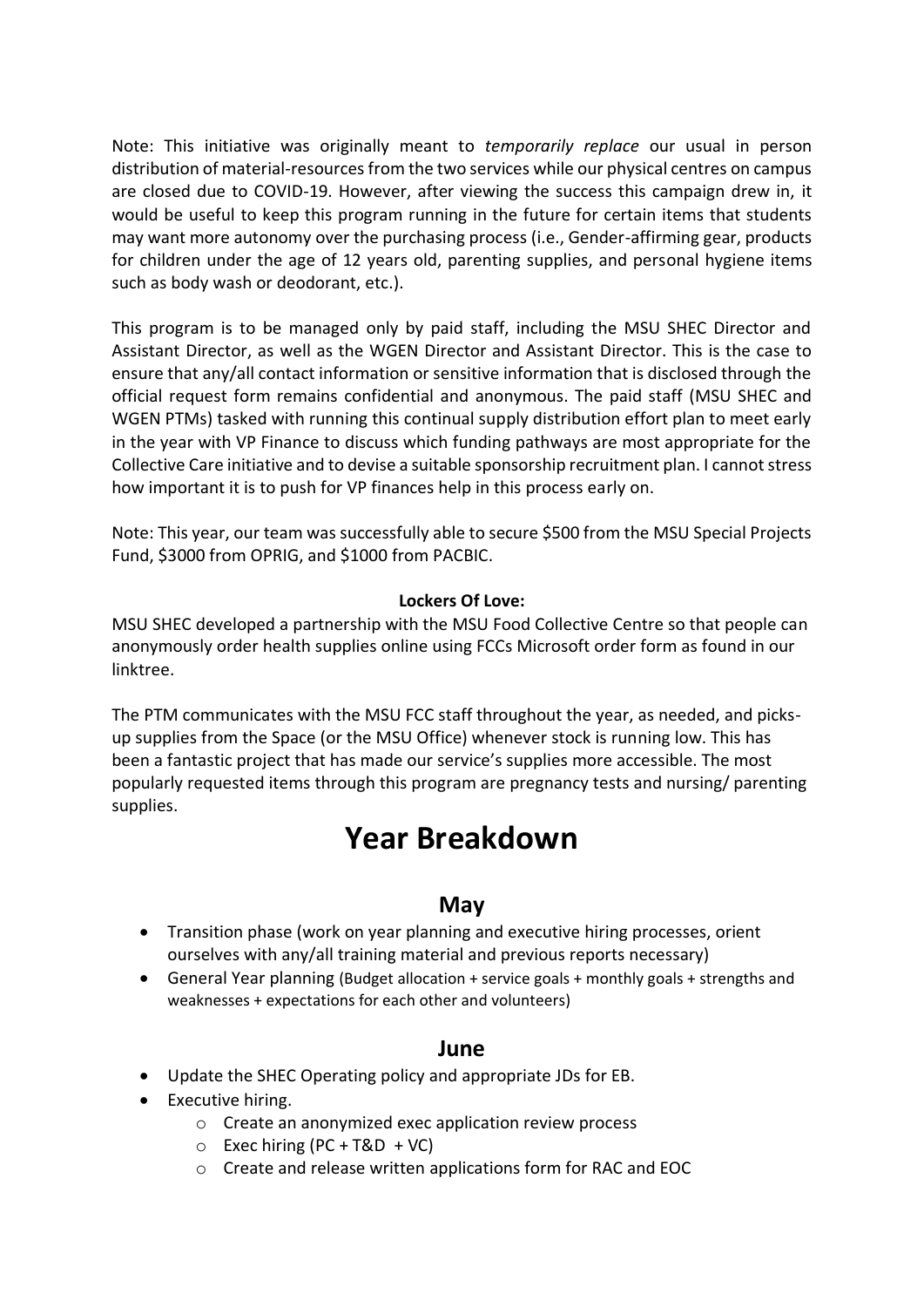A note on executive hiring challenges: Unfortunately, Executive hiring was pushed back this year due to misunderstandings and confusion regarding service restructuring. Executive members consisting of 2 Volunteer Coordinators, 2 Training and Development Coordinators, 2 Promotions Coordinators, 2 Resources and Advocacy Co-Executives and 2 Events and Outreach Co-Executives. Updated versions of these job descriptions were sent to the Vice-President Administration and the Administrative Services Coordinator on May 27<sup>th</sup> (Resources and Advocacy Co-Executives + Events and Outreach Co-Executives), and June 1st (Volunteer Coordinators + Training and Development Coordinators). All executive members were hired by the beginning of July (Normally this will happen in late April followed shortly by PSV hiring). The transition period was very choppy, and information was lost through the chain of communication. My predecessor and the previous VP Admin had some forms of miscommunication about service structure and expectations that were not communicated to myself or my AD, leaving us to scramble and figure out the details. This whole process pushed back our executive hiring process and forced us two PTMs to do all of the service work on our own.

A note on executive hiring successes: This year we had a huge number of qualified applicants apply for all executive positions. Our executive team was very diverse in terms of field of study, year of study, age, identity (e.g., gender, race and ethnicity), and lived experiences. We feel that it is extremely important to maintain the diversity of the executive team in order to ensure that our PSVs and service users feel comfortable and that our ideas are coming from a wide array of backgrounds and perspectives.

- Year planning
- SHEC Space Visit, particularly to assess inventory; Special permission to enter MUSC 202 in preparation of the upcoming year.
- Seek out training materials, speakers, & opportunities for the new executive team members that are specific to their roles.
- Refining our year plans (Focusing on budget allocation and time frames)
- Conduct RAC & EOE Interviews (mid-June)
- Contacting several suppliers for updated pricing and estimates

# **July**

- Executive team has been hired (regular meetings)
- Introductory meetings with each of the executives to discuss what their roles/responsibilities/expectations are for the year
- Executive training
- September training planning (Decide what needs to be covered and divide up the responsibilities fairly)
- Have a clear vision of what the year ahead will look like and seek out increased support in areas that executive team may be feeling overwhelmed.
- Look into Collective care sponsorships + Editing the form (organize a plan in conjunction with WGEN)
- SHEC specific external funding requests
- Welcome week plans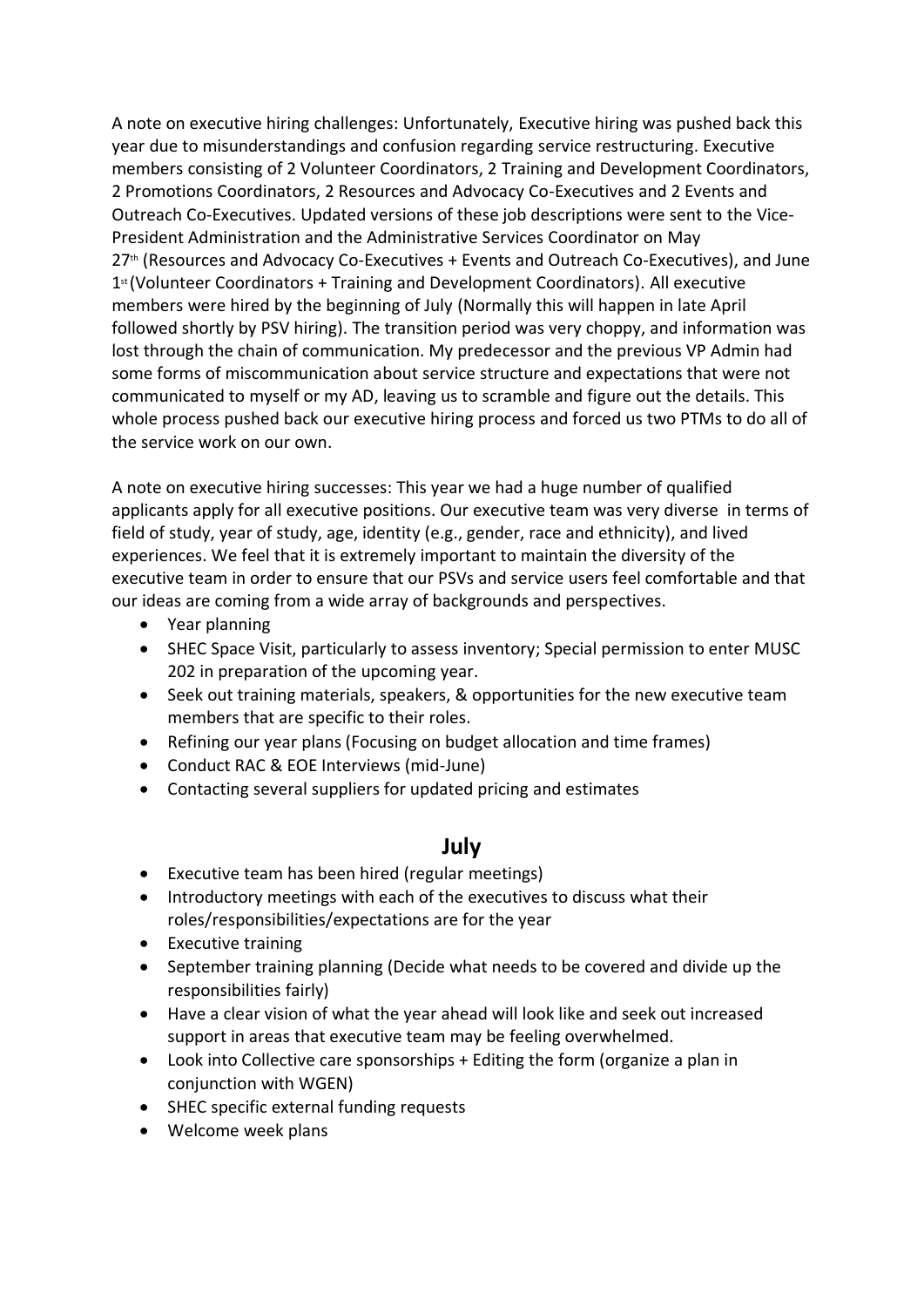A note on Welcome Week Plans Challenges: Previously there has been additional funding provided specifically for Welcome Week Events. However, this year I was told that that extra funding was not available. This was challenging because SHEC, and many clubs we are collaborating with, created our budget plans with this extra funding in mind. The delayed communication regarding WW funding and schedules significantly pushed back our ability to plan events effectively and efficiently. Specifically, in regard to purchasing promotional material via the Underground, as this usually takes 2-3 weeks to create, and we require 2 weeks to promote the material.

• Release returner and upper year volunteer applications

# **August**

- Seek Community Sponsorships & Donations: Supplies distribution funding and giftcards for giveaways later in the year.
- Support SHEC Executives with creation of their year plans
- Virtual Welcome Week: Collaborate with other services as requested.
- Operations: Set hours of operation and continue assessing venues for accessing peer support.
- Have check-ins with each of the executives to discuss what their semester-long and year-long goals are and how we can help support them as classes begin.
- MSU SHEC Executive Training

A note on MSU SHEC Executive Training: We held synchronous training session for all Executives on Sunday, August 1st from 9:00-11:00 AM EST. It was held via Teams and provided members with an opportunity to meet everyone on the Exec team for the first time. We sent all training materials and slides ahead of time including topics pertaining to; logistics and operational details for the year, service overview and structure, year plan details, disability justice and digital accessibility (presented by T&D), and a returner-upper year PSV application review processes. In the weeks following training, there were several tasks to complete including *(1)* asynchronous training modules *(2)* year plans *(3)* returner/upper year application review. There was also role specific tasks including:

- EOE: WW Spark collab event (Wellness 1A03 A First Year Guide To Navigating Party Culture And Stress Management)
- RAE: Intro To SHEC Campaign
- PC: Intro To SHEC Campaign + release X-posing Xenophobia: COVID-19 and Communicable diseases Campaign
- VC: Set up warmline + Logistics
- T&D: Prepared executive digital accessibility training
- Inventory (AD + SD visit SHEC Space and have a good understanding of the inventory form)
- Order health supplies that need to be restocked + office supplies
- Health supply dispenser is installed
- Seek Community Sponsorships & Donations: Supplies distribution funding and giftcards for giveaways later in the year

#### **Campaign: X-posing Xenophobia: COVID-19 and Communicable Diseases**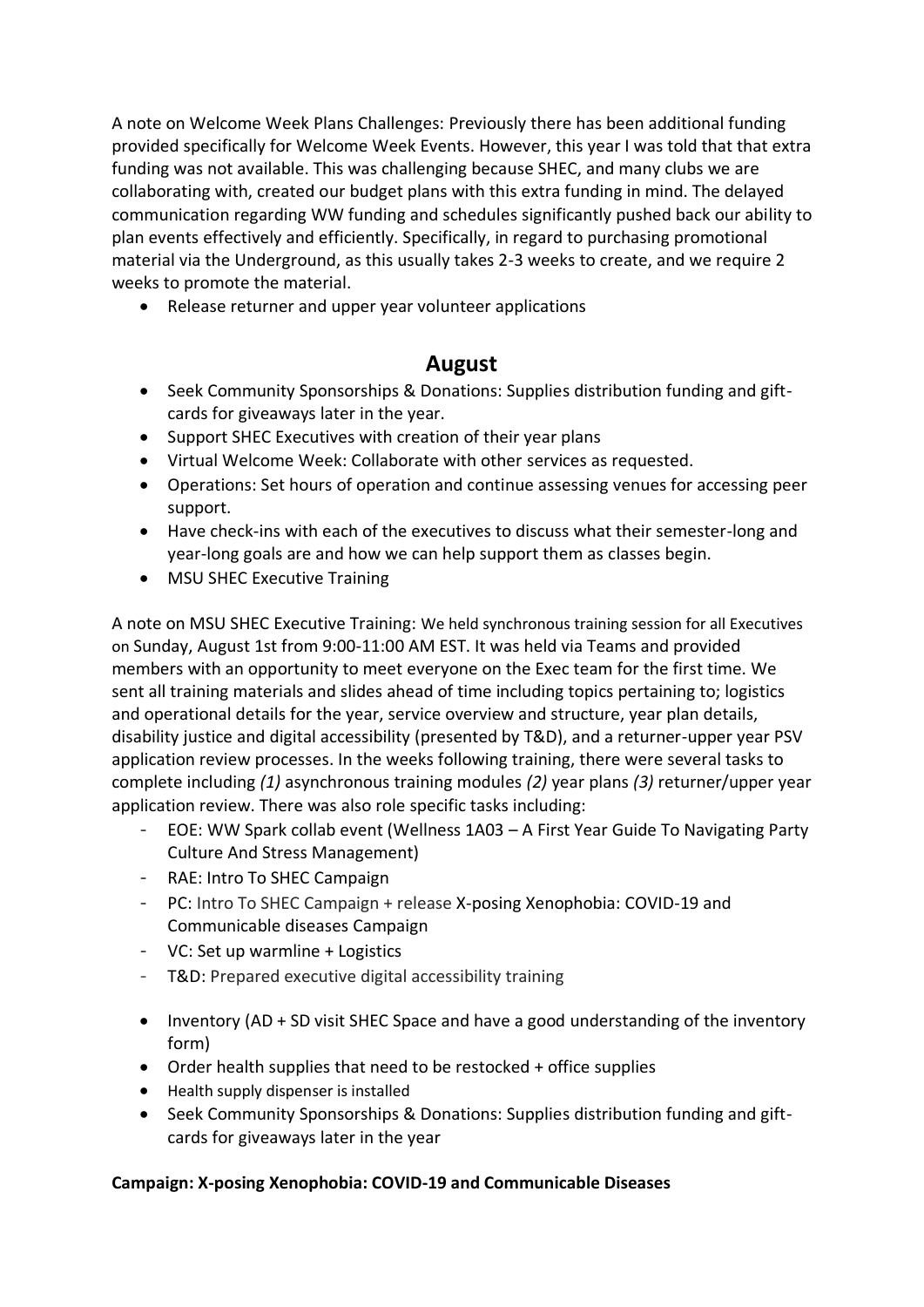X-posing Xenophobia: COVID-19 and Communicable diseases Campaign, was a 4-day long campaign addressing topics related to health disparities in marginalized communities, vaccines facts about current COVID-19 vaccines, cultural appropriation and traditional medicines and the problematic parts of blood donation.

This campaign was created in the previous year to address the effect of COVID-19 in almost all aspects of our lives. More specifically, the pandemic has also had more serious effects such as exposing and exacerbating many existing inequities in society.

#### **Event: Wellness 1A03: A First-Year Guide to Navigating Part Culture and Stress management (Collab with SPARK)**

This event occurred on September 3<sup>rd</sup> from 6:30-7:30 PM in collaboration with MSU Spark **and** addressed themes of harm reduction and mental wellness. SHEC handled the harm reduction portion of the event, more specifically organising a Harm Reduction Jeopardy game. We began with a quick slide introduction to introduce the game and general topic (with content warnings). Topics covered included:

- Alcohol Safety
- Marijuana and other drugs safety
- Walking home (Safety poles + Tips to stay safe using Uber)
- Resources around McMaster and Hamilton

There was also a chance to win a \$25 gift card to the Campus store to promote attendance and to act as incentive.

# **September**

- Finish upper-year and returner hiring
	- o Marking alongside execs
	- o Edit/modify flag sheet for returner hiring
	- o Review applications (anonymize) with exec team (3+ reviewers + AD or SD)
	- $\circ$  Emailing official positions (for returners who will not be interviewing) and interview offers (for upper years)
- Fall PSV Hiring Opens: The two-week submission period for new transfer and firstyear students
- PSV training planning + logistics
- Complete Peer Support Volunteer Hiring

A note on PSV Hiring: We hired a total of 51 PSVs (not including executives).

• Operate warmline at a reduced schedule until new volunteers receive training

Note on the reduced schedule: The warmline was being facilitated by our returning peer support volunteers, at reduced capacity. This was in place until new volunteers received all the necessary required training.

| Day(s) of the Week | <b>Hours of Operation (EST)</b> |
|--------------------|---------------------------------|
| Monday - Thursday  | 11:30 AM-12:30 PM               |
|                    | 6:30 PM-8:30 PM                 |
| Friday             | 11:30 AM-12:30 PM               |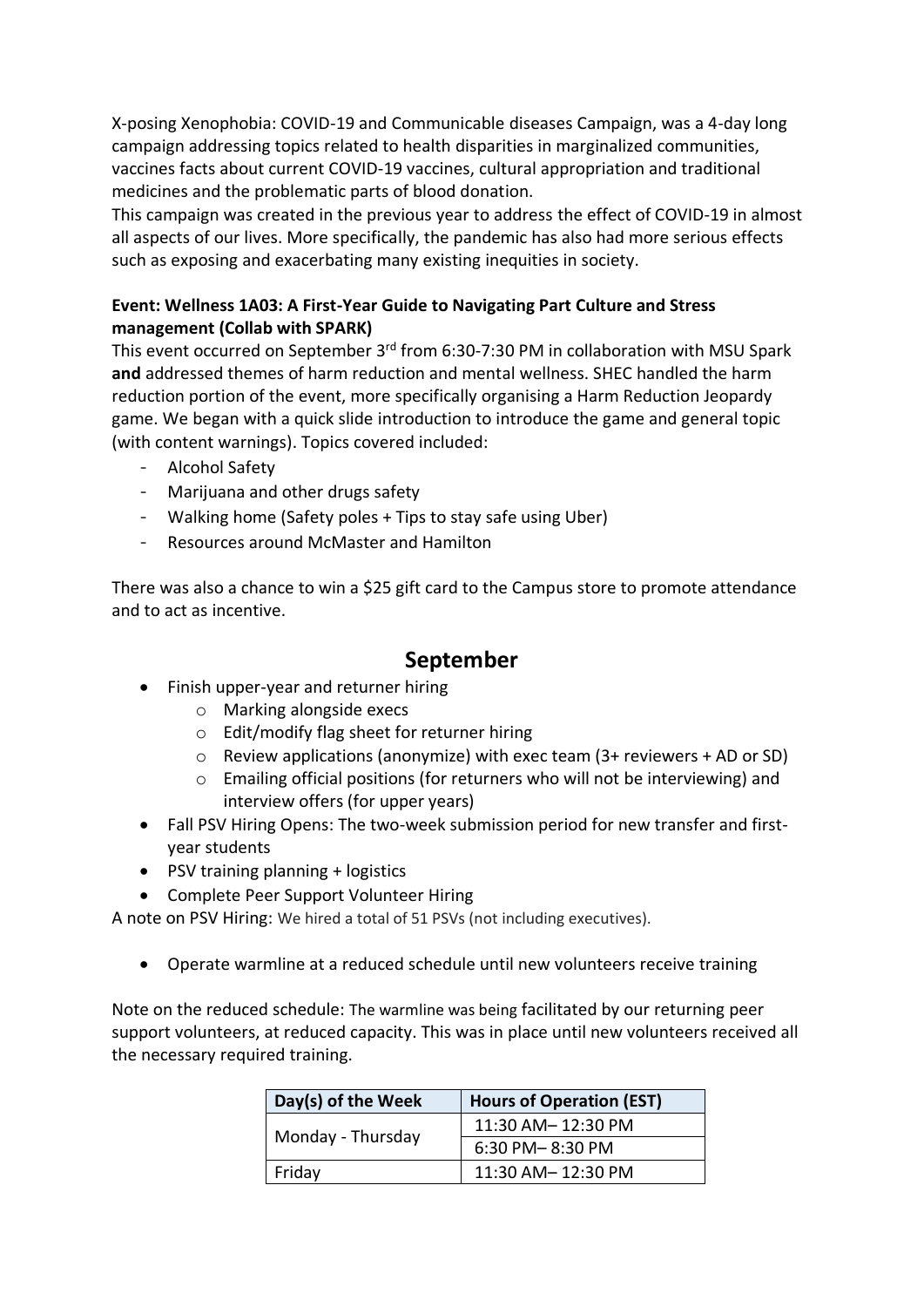6:30 PM– 7:30 PM

- Release anonymous feedback form (Volunteers and execs)
- Establish a weekly 2hr team meeting schedule with execs

Note on Exec Meetings: We began the year by holding a weekly meeting with all 12 executive members that ran anywhere from 1-2 hours total. During this time, we met as a large group to discuss any/all club happenings before breaking off into smaller groups of internal and external affairs lead by Gillian and myself, respectively. We found that this was an excellent way to ensure open channels of communication, and an organized thought processes while also fostering a sense of community and consistently gauging our executives' morale and capacity. It is important to note however, that as the semester progressed, we chose to break off separately as internal and external to create a more time efficient, and less confusing, mode of communication.

- Visit in person space to stock condom dispenser and do inventory
- Submit special projects funding requests for future events
- Order additional Health supplies + inventory

**Event: Meet The Peer Support Services (Collab with Maccess, WGEN, Diversity, Pride)** This event consisted of a virtual "Meet the Services" panel and took place via Zoom on September 6<sup>th</sup> at 12 PM. The PTMs (Directors and Assistant Directors) of each service were present, as well as some of our executive members that expressed interest – specifically those who are Welcome Week Representatives. The purpose of the event is to introduce students to the support, community, and resources that we can provide to them. The event began with a brief overview of the MSU and peer support, followed by a brief presentation given by each peer support service. These presentations outlined major service mandates, how peer support works, highlighted services offered, and where to find our service spaces on campus and online. Once the presentation was given, we opened the floor to a Q&A period. Finally, the event was closed off with a Kahoot quiz on key topics and facts that were shared throughout the presentations. The top three students received prizes (ie. \$25 campus store gift cards).

# **October**

• Establish an official warmline operating schedule

A note on scheduling: The Assistant Director was responsible for all volunteer and executive-on-call scheduling. Five volunteer schedules must be created throughout the year: reduced schedule for returners before fall training, fall semester schedule, fall exam reduced schedule, winter semester schedule, winter exam reduced schedule. Approximately 1-2 weeks before the schedule is enacted, a shift availability form was sent to volunteers (an example is linke[d here](https://forms.office.com/Pages/ResponsePage.aspx?id=VULlUrBySUaVGi3kwXAAnWFxY06aNFBMktynKFmEgKtUMEVTWjFLTlFJTk5PTExHTDZJQlFIUkkyUC4u)). The Assistant Director then assessed each person's availability and top shift time choices to create a peer support shift schedule (example is linked [here\)](https://docs.google.com/document/d/1gKMNUafF0sfZrM1OmgCS0KMoYvehsDfUbut7buMIREw/edit). This schedule must be posted and shared at least a couple of days before the schedule begins to provide time to resolve conflict schedules, as many typically arise upon the release of the schedules. Similarly, for executive-on-call shifts (described below), a when2meet was sent to executive members and shifts were scheduled according to availability, distributed as evenly as possible.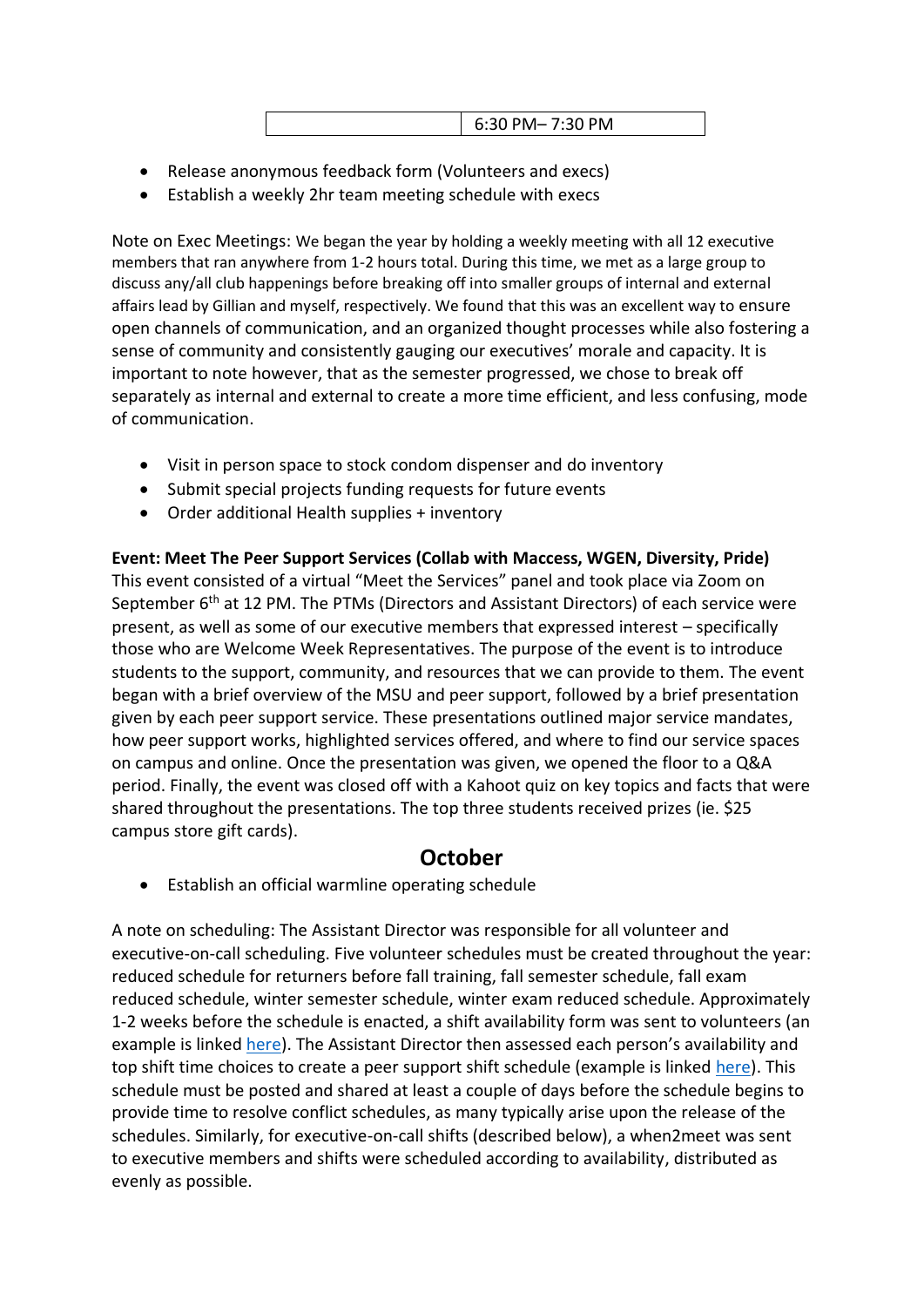A note on warmline operations: We ask that all volunteers coordinate between themselves and their shift mate who will be the first to respond to a service user during a shift. We also ask that folks use a Microsoft form to clock in and out of shifts so that we may track attendance and engagement. Each shift also has an executive-on-call (EOC). The EOC acts as a volunteer's first point of contact if there are any questions or concerns during a peer support shift. The EOC's duties include:

- Being logged into Microsoft Teams, SHEC email addresses, and Tawk.to
- Have the Tawk.to MSU Notifications turned on (Allows folks to see any incoming Tawk.to chats and make sure that they are taken by a volunteer on shift)
	- $\circ$  In the past, there have been cases where chat-based peer support requests were not responded to promptly; thus, it is imperative that the importance of completing EOC duties is reinforced consistently
- Peer Support Volunteer Training: Provide a comprehensive and accessible training experience for all new and returning volunteers.

*A note on PSV training:* SHEC-specific training occurred on October 23rd at 12:30- 3:00 PM EST via zoom. We provided volunteers with an anonymous question form that could be filled out throughout the presentation with any questions and/or comments. Synchronous training planning was coordinated by the Assistant Director; the Director reviewed materials prior to their release. Synchronous training logistics were managed by Training and Development Coordinators and the Assistant Director.

- Synchronous training topics included principles of disability justice and applications to mental wellness, situationals (predominantly based off of asynchronous module content), logistics training and Tawk.to platform overview (presented by the Volunteer Coordinators)
- Asynchronous content included modules that were created in the previous year covering substance use, harm reduction, sexual and reproductive wellbeing, peer support principles, and body neutrality/empowered bodies.
- MSU-provided training comprised two sessions: one on accessibility by Kate Brown and one on sexual violence prevention and response by Wil Prakash Fujarczuk. Although the MSU initially intended to coordinate the typical annual anti-oppressive practices training for MSU volunteers, they were unable to coordinate this training.

Following completion of this training material, folks are required to complete a form to certify that they have finished the training. Moreover, synchronous training attendance is tracked by the Assistant Director and Training & Development Coordinators. Volunteers who did not complete training were followed up with and extensions were granted to accommodate individual circumstances.

- Release Collective Care initiative with WGEN (i.e., open the visitor-facing form and begin accepting responses)
- Committees begin after reading week (Forms released + introduction) \*Forms should be released together
- Start planning for + reaching out to SWC about Exam Care Programming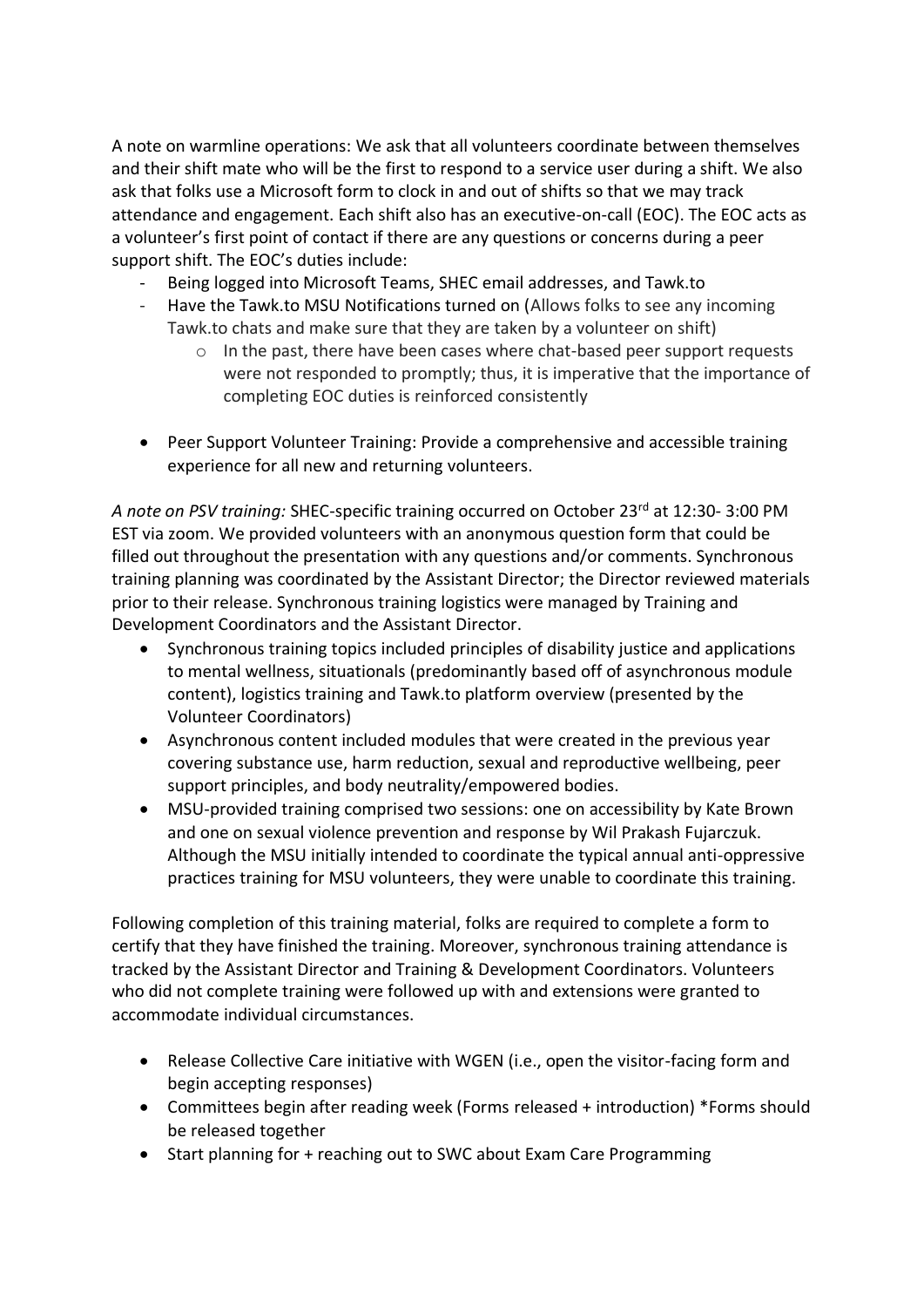# **November**

- Exam Care programming logistics + planning (Finalizing our alternate programming for exam care packages & placing any relevant purchase orders)
- Lockers of love logistics + planning
- Create PODs

A note on PODs: Our team has finally created PODs! PODS consist of a Microsoft Teams group chat composed of a handful of volunteers and a POD leader or executive member. We are hoping that these PODs will help to build a sense of community amongst our volunteer team and help to facilitate any SHEC related questions including shift coverage. Each pod will hold a short "meet the pod" meeting/social sometime before the exam break to help boost morale as the semester progresses.

- Committee Performance Review: Committee executives will check in with their team members and follow up with the Director and Assistant Director.
- Promotional Strategies Review: Meet with the Promotions Coordinator alone and then in conjunction with the other executives. (Consult Wooder)

#### **Campaign: SHEC Us Out: A Crash Course On All Things SHEC**

The COVID-19 Pandemic and restrictions changed how MSU SHEC operated on a daily basis. It was a primary goal, as outlined in our year plan, to increase service visibility and to ensure that McMaster students know how to access our services, as well as what those services look like in an online environment.

Most returning students knew what SHEC looks like and offered in-person, however it is important to update students with what sort of services and supplies we offered in an online world, as well as how to access these resources via SHEC. This campaign addressed the following topics:

- Who we are: The Student Health Education Centre (SHEC), is a McMaster Students Union (MSU) peer-run service which strives to provide health advocacy and information, peer support, and connection to other resources. As an entirely peer-run service, SHEC provides free health supplies, educational material, and referrals. Importantly, SHEC is the MSU's only non-identity based peer support service and therefore reaches a wide array of communities through health-related events, campaigns, and peer support.
- What do we stand for: SHEC is cognization that wellbeing is not a one-size-fits all definition and therefore employs a broad understanding of the term "health". SHEC serves various communities within McMaster through promotion of its four strategic priorities: sexual reproduction and wellbeing, empowered bodies, substance use, and mental wellbeing (+ more on our 4 strategic pillars)
- What Services Do We Offer And How To Access Them: Warmline + Peer support + Collective Care + What The SHEC, Lockers Of Love, New Health Supply Dispenser

#### **Campaign: Period Equity Day**

On November 7<sup>th</sup> SHEC posted our mini-campaign in honor of Period Equity Day. This campaign addressed topics pertaining to period poverty, period equity, inclusivity, fast facts,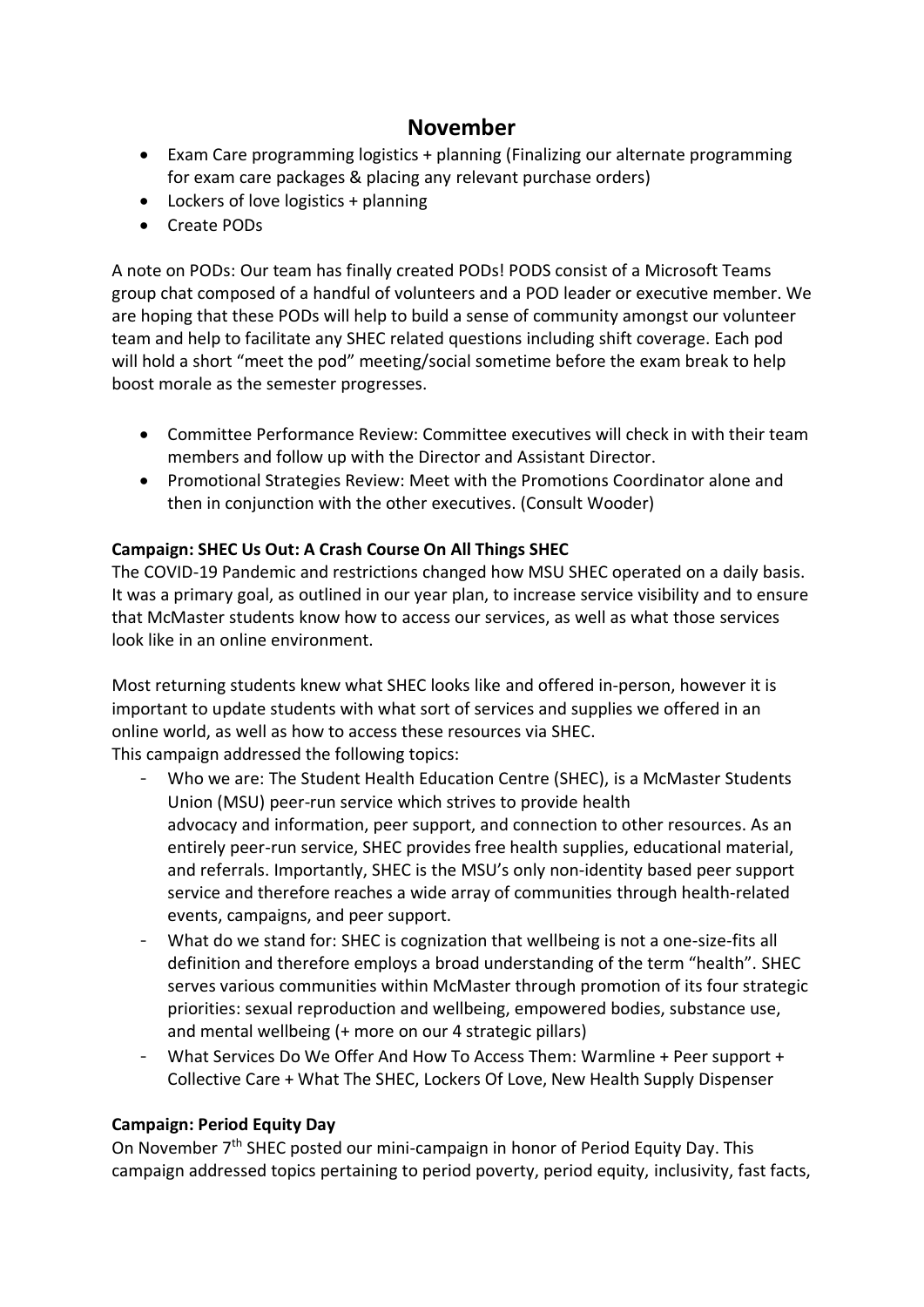and steps for improvement. This mini-campaign is directly relevant to MSU SHEC's operating policy, and helps to strengthen our partnerships with local organizations, including Bleed the North.

Note: In the future it would be beneficial to follow-up this campaign with a template letter that can be shared via our socials, and can be sent off to local officials to urge them to incorporate gender inclusivity and period equity in policies and practices.

Note: A fantastic community partner, Bleed the North, is a great organization to partner with for this campaign in the future. Our team may work collaboratively with their team to create a policy paper that addresses the issue and prevalence of period poverty in Canada.

#### **Event: Cum One Cum All! Compassionate Casual Sex (Collab with Eva Bloom)**

Last Year: "Cum One, Cum All! Safe(r) Sex During COVID-19" was broadcasted live in November on Microsoft Live Events. Canadian sexual health educator, Eva Bloom (she/they), came in to talk honestly about ways to ensure safety, consent, compassion, and pleasure during sexual activity— with a special focus on COVID-19.

This Year: "Cum One, Cum All! Compassionate Casual Sex" was hosted via Zoom using the Zoom Webinar feature. Registration was facilitated through Eventbrite. Once again, Canadian sexual health educator, Eva Bloom (she/they), came in to talk about how to have tenderness, empathy, and respect in casual sex encounters. How to practice compassion in different types of casual relations. All content was disability, 2STLGBQIA+, sex worker, and polyamory inclusive.

This event directly relates to SHEC's "Sexual and Reproductive Wellbeing" strategic pillar. Eva Bloom has been a wonderful partner to work with, and a great resource for SHEC. They had previously served as the Sexual Health executive for MSU SHEC during her final year at McMaster in 2016-2017. They also have a master's in sex research, work with various sex toy suppliers, and she hosts multiple web-series about that pleasure and consent-based sexual education!

## **December**

- Exam-Time Peer Support: Each volunteer and executive member will sign-up for a reduced number shifts for over the span of the exam period. This reduced schedule is created by the Assistant Director.
- Develop Winter Training: Decide on what needs to be covered, divide up the responsibilities fairly, module captioning and creation by the Training & Development Coordinators facilitated by the Assistant Director, and reaching out to speakers.
- Have check-ins with each of the executives to discuss what their second semester looks like and how we can shift expectations of them accordingly, as well as review goals for the upcoming semester.
- Provide volunteers and executives with the opportunity to provide feedback on the operation, accessibility, inclusivity, or other aspect of their experience with the service throughout first semester.
- Order additional Health supplies + inventory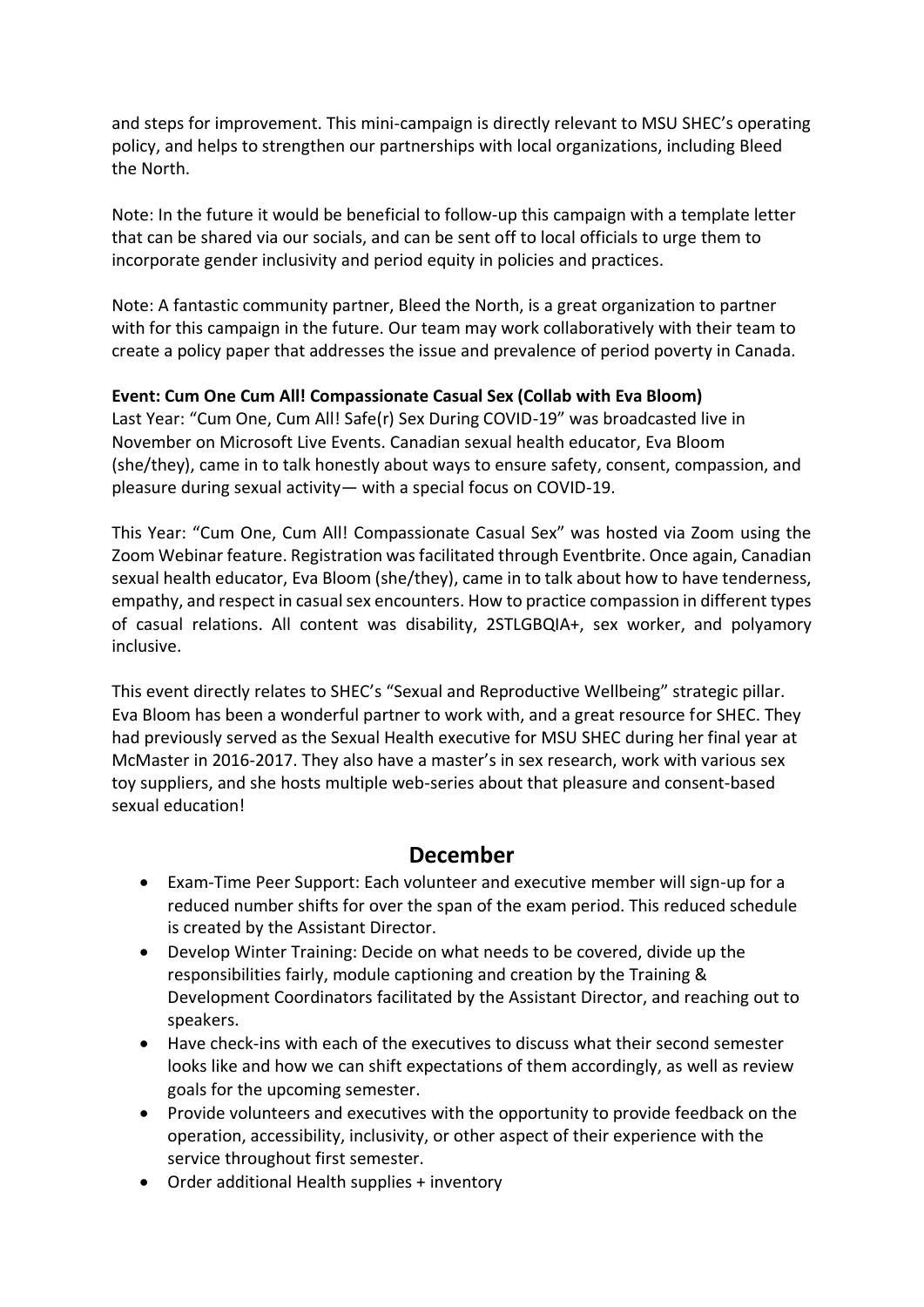• Plan volunteer social

#### **Campaign: Winter Resources**

This campaign outlines resources that are available in various regions outside of and including Hamilton for when people return home from school for the break. This campaign was released just before the exam break so that folks are able to locate any necessary resources outside of the university campus.

Note: It is recommended that a similar campaign/informational slides are shared prior to the winter and summer breaks.

#### **Event: Winter Wonder Care (Collab with Maccess)**

This project has been run twice annually for an exceptionally long time and is a signature SHEC event. This event has consistently presented itself as a very expensive event; however, engagement is always extremely high. It costs \$400 - \$900 per semester just for the prizes/care package items alone, with additional costs for promotional materials. That being said, during Spring of 2018 and Fall of 2021, the Student Wellness Centre gave us \$450 for this project. This year, we received the same funding from SWC with an additional \$200 from the MSU Special Projects fund.

Note: This year, due to COVID-19 considerations, Exam Care Programming took place as "Exam giveaways" to avoid any unnecessary in-person contact.

#### **January**

• PTM hiring graphic shared

*A note on PTM hiring:* On January 10th 2022, MSU SHEC shared our service specific promotions for our PTM positions: MSU SHEC Director and Assistant Director. Since then, the positions have closed on January  $16<sup>th</sup>$  at 11:59 PM (EST) and January 23<sup>rd</sup> at 11:59 PM (EST), respectively.

• Volunteer Social

*A note on Volunteer Social:* On January 16th at 1 Pm (EST), we held our first volunteer social of the year! Our volunteer coordinators were responsible for the planning and implementation of this social via Zoom. The social took place as a virtual mixture of POD and larger group icebreakers and games. This social provided volunteers with a much needed opportunity to meet and mingle with one another after a very long virtual semester. We also placed orders for SHEC branded tote bags and Starbucks gift cards as appreciation gifts.

- Winter Training Planning : A one-day training session for all peer support volunteers as well as the release of an additional asynchronous module on bereavement and grief response (i.e., providing peer support to someone coping with the end of a relationship, the loss of a loved one, as well as other forms of loss).
	- o Asynchronous content was released prior to synchronous training for volunteers to review over a two-week period.A note on Winter Training: We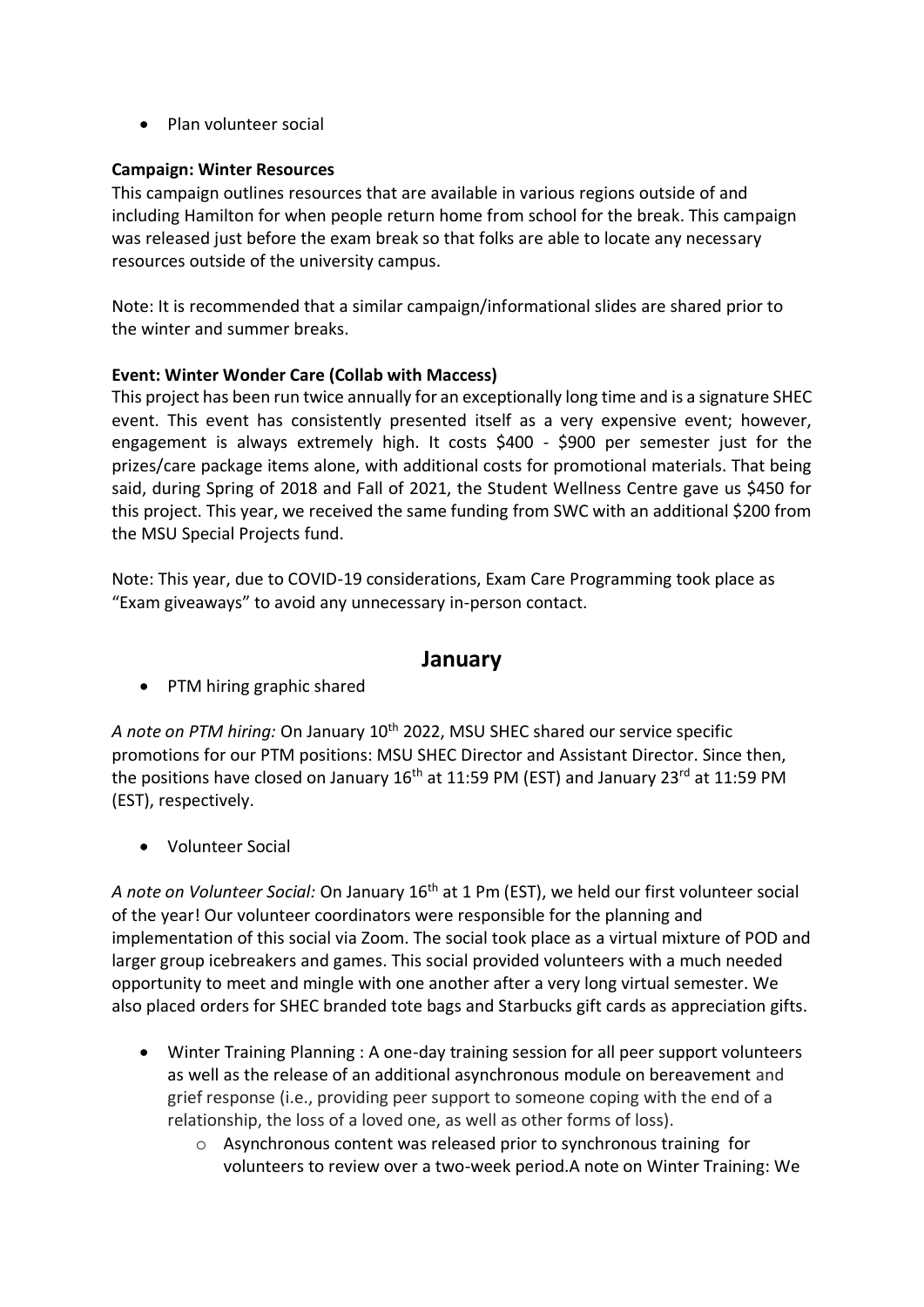had an enormous amount of trouble securing a speaker for training that fits in our current training budget line of \$500. Most speakers charge at least \$1000 to come in and speak to a group the size of our volunteer team. We secured Eva bloom as a speaker for our winter training, for a total of \$800. We were forced to take the additional \$300 from our advertising and promotions budget line due to a lack of training funding. In the future I highly encourage the MSU to think deeply about the amount of time and money that goes into training peer support volunteers, especially this year when the MSU failed to coordinate anti-oppressive training for all of their volunteers.

- Committees Resume: Open call to the entire volunteer team for interested committee members to join for the new term
- Finds way to make everyone's jobs more accessible and enjoyable in hopes of maintaining steady engagement levels from both volunteers and executive team members.
- Assistant Director released shift scheduling form during the first week of the term and created the term schedule, which began January 19<sup>th</sup>.
- Winter feedback form

# **February**

• MSU SHEC Winter Training

A note on Winter Training: Winter training for SHEC PSVs occurred both synchronously on February 5th, and asynchronously. Synchronous training was conducted online via MS Teams and comprised a talk by Eva Bloom on 2STLGBQIA+ Peer Support Training and Queer Sexual Education, a presentation on the most common resources that service users are referred to by the Training & Development Coordinators, situational training facilitated by the Training & Development Coordinators, and updated term logistics training by the Volunteer Coordinators. T

- Begin to work on transition reports for next team! (This includes executive members)
- Individual check-ins with the executive team members
- Ask absentee committee members to switch to more hours volunteering through the warmline
- Volunteer Coordinators began an initiative called "Volunteer Coordinator Office Hours", which comprised biweekly drop-in calls to chat with one of the Volunteer Coordinators, ask questions, or provide feedback.

#### **Event: Sex Queer-ies x FCC**

MSU SHEC worked along PCC to plan and host a week full of Harm reduction themed events and activities. This occurred from February 9<sup>th</sup>-February 15<sup>th</sup>. This event replaced our historical Harm Reduction Fair that was receiving low engagement in previous years. We collectively covered topics related to substance use and harm reduction, queer/genderdiverse sex-ed and sexual health harm reduction, and queer relationships/dating. The two events that SHEC was primarily responsible for running included: The Queer and Trans Sex-Ed you should have gotten in high school with Eva Bloom and Party Culture Trivia night.

#### **Campaign: Sorry To Burst Your Bubble: Returning To Campus For The Winter 2022 Semester**